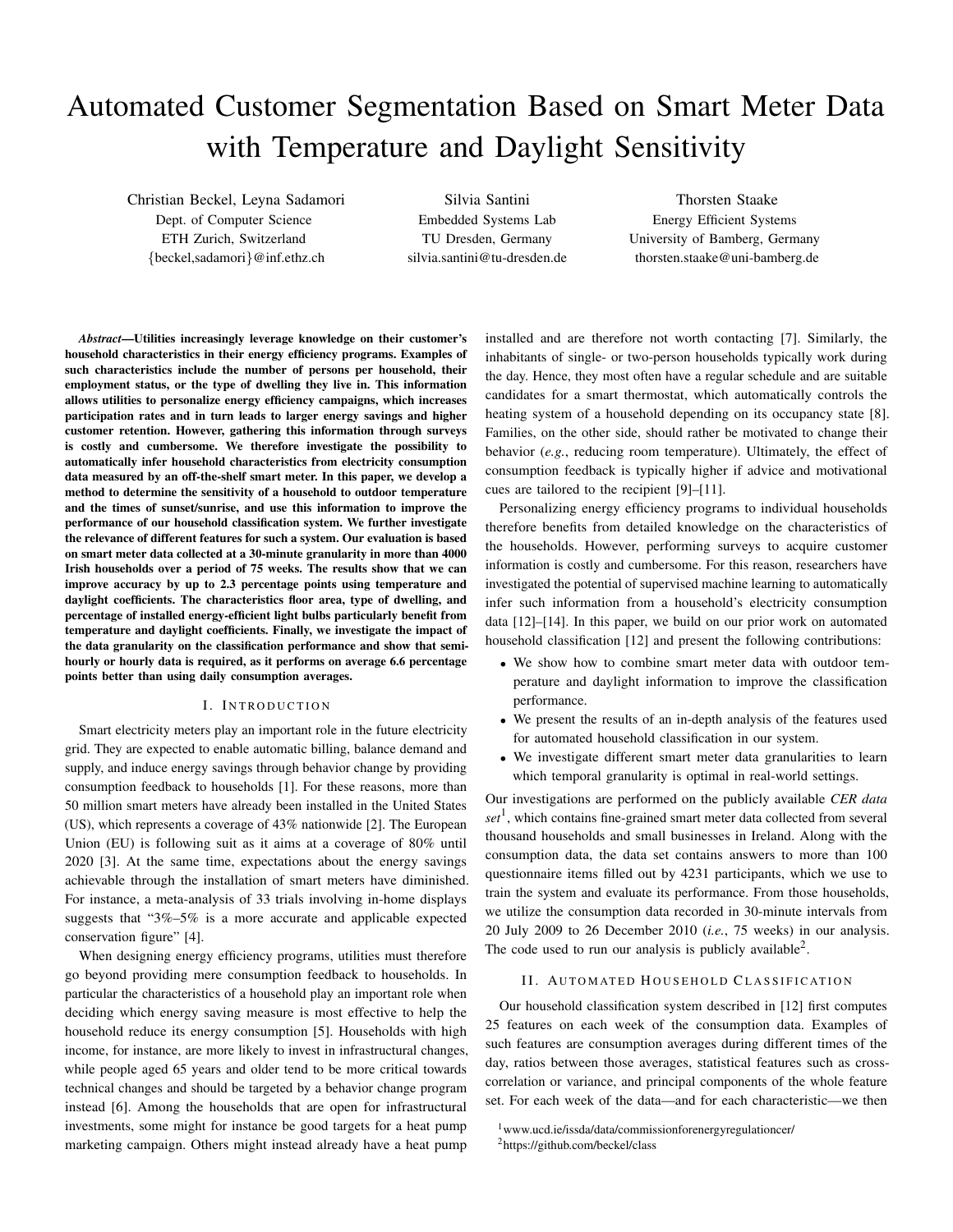train a classifier on a dedicated training set. On this training set, we use a feature selection algorithm to automatically identify the set of features that allows our system to achieve the best performance in the classification of household characteristics. With the trained model, we then predict the class of each household in the test set for each week separately and ultimately assign the household to the class that has been predicted for most of the weeks. This process is performed 4-times (*i.e.*, 4-fold cross validation) using four different combinations of the training and test sets such that each household is a part of the test set exactly once. Based on the ground truth information obtained from the questionnaires, we compute the accuracy and Matthews Correlation Coefficient (MCC) [15] to evaluate the performance of our system. We utilize the MCC because accuracy is often considered a weak measure when dealing with imbalanced classes [16]. The MCC ranges between −1 and 1, whereas 1 represents a perfect classification, 0 denotes a classification that is no better than a random classification, and  $-1$ shows a total disagreement between classification and observation.

Our system is able to classify 18 different household characteristics related to the socio-economic properties of the household, properties of the dwelling, or the number and type of appliances. For a detailed description of our system including a definition of all features and characteristics, we refer to our prior work [12].

## *A. Impact of Temperature and Daylight*

Weather information such as the outside temperature has a significant effect on a household's electricity consumption [13], [17], [18]. In this paper, we show that this information can also be used to improve the performance of our system. Since the CER data set does not contain weather information, we extracted temperature readings from online weather data provided by *WeatherOnline*<sup>3</sup>. For each day, WeatherOnline provides weather parameters at a 30-minute granularity. These include wind speed, temperature, humidity/visibility, precipitation, clouds, and pressure. WeatherOnline's data has been collected from different weather stations across Ireland, whereas not all stations provide data at all times. Since the CER data set does not provide information on the location of the dwellings of the participating households, we assume that all households experience the same outdoor temperature. To this end, we compute an average value of three weather stations across the country that provided information for almost all the 30-minute time slots during the study. These stations are: Cork-Corcaigh, located in the south of Ireland at 162 m altitude; Dublin Airport, located in the East of Ireland at 85 m altitude; and Shannon, located in the West of the country at 20 m altitude. The distance between the three stations is only approximately 200 km. From these three weather stations we extracted semi-hourly temperature readings and used their average for the rest of the analysis.

Figure 1 shows the correlation between electricity consumption and outside temperature. Each of the 525 points on the plot corresponds to on the y-axis the average electricity consumption of all 4231 households on a particular day and on the x-axis the average outside temperature of that day. The plot shows that the electricity consumption increases as the outside temperature decreases. This is in part due to the fact that heating systems consume more electricity when it is cold outside. However, for the households in the CER data set, most of the dwellings are heated using fossil fuels, while only a small percentage of households uses a central electric heating system or an electric plug-in heater. Besides



Figure 1: Correlation between average daily electricity consumption of all households and outside temperature.

electricity consumed by space heating, lifestyle also contributes to the increase in electricity consumption when temperature decreases. For instance, people spend more time at home—and thus consume more electricity—when it is cold outside.

In addition to the sensitivity to outside temperature, we investigate whether the correlation between electricity consumption and daylight is a useful feature to infer household characteristics. To this end, we extracted the times of sunrise and sunset for each day using the Astronomy API from *timeanddate.com*. To extract the sensitivity of each household to outside temperature and daylight, we use the linear regression model specified by

$$
y_{jt} = \alpha_j + \sum_{k=1}^3 \beta_j^{(k)} W_t + \sum_{k=1}^{24} \gamma_{jk} \mathbb{1} \{ \text{ToD}(t) = k \}
$$

$$
+ \sum_{k=1}^2 \delta_{jk} \mathbb{1} \{ \text{Weekday}(t) = k \} + \varepsilon_{jt}, \quad (1)
$$

where  $y_{it}$  represents the *j*-th household's electricity consumption at time  $t \in T$ ,  $T = 1, \ldots, 25200$ . *T* thus represents all 30-minute time slots during the 75 weeks of the trial. The coefficient  $\alpha_i$  denotes a constant term for each household.  $\gamma$  and  $\delta$  are dummy variables for time of day (in hours) and for the fact whether *t* is on a weekday or on the weekend, respectively. The coefficient  $\varepsilon$  represents the error term.

The three coefficients  $\beta^{(1)}$ ,  $\beta^{(2)}$ , and  $\beta^{(3)}$  account for the sensitivity to sunrise, sunset, and temperature, respectively. These values are incorporated in  $W_t$ , given by

$$
W_t = \begin{pmatrix} \text{Sunrise}(t) \\ \text{Sunset}(t) \\ \text{Temperature}(t) \end{pmatrix}, t \in T.
$$
 (2)

Temperature $(t)$  denotes the outdoor temperature at time  $t$ , which we compute on the data collected by the weather stations. Further, we determine in which time slot of the day sunrise and sunset occur. Using the number of minutes between midnight and sunrise (min\_sunrise) and the number of minutes between midnight and sunset (min\_sunset) from the astrology data, we compute

$$
sunrise\_slot = min\_sunrise/30 \tag{3}
$$

<sup>3</sup>www.weatheronline.co.uk/weather/maps/current?CONT=euro&LAND=IE

and

$$
sunset\_slot = min\_sunset/30.
$$
 (4)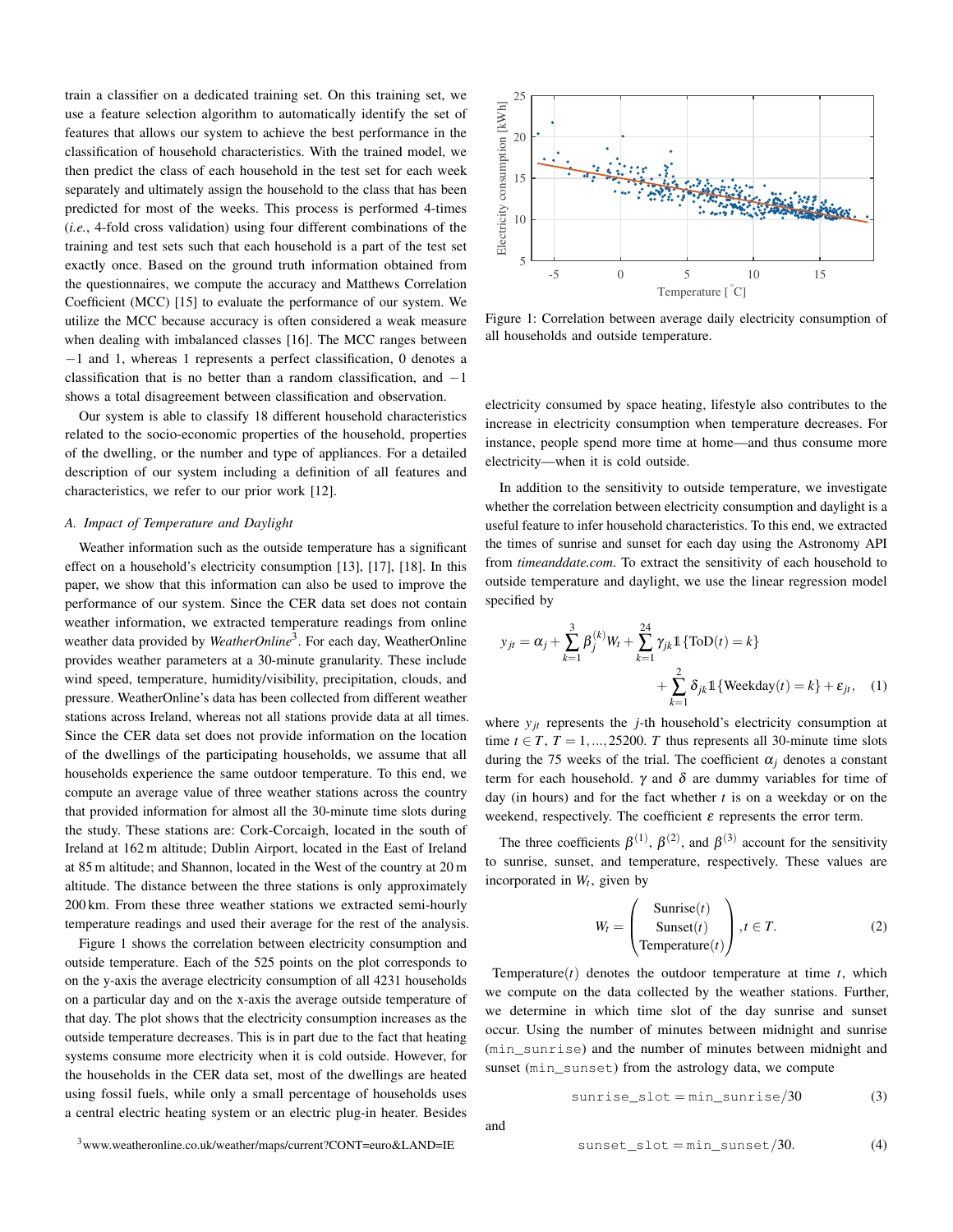

Figure 2: Temperature coefficients obtained from the regression analysis categorized by type of space heating. For each type, the left side shows the coefficients of the households with only a single heat source, and the right side shows the coefficients of all households.

We then set Sunrise $(t)$  and Sunset $(t)$  to 1 if  $t$  lies within the hour that follows sunrise or within the hour that precedes sunset, respectively:

Sumrise(t) =

\n
$$
\begin{cases}\n1 & \text{if } t \text{ (mod } \lceil \text{sunrise\_slot} \rceil + 1) = 1 \\
\forall t \text{ (mod } \lceil \text{sunrise\_slot} \rceil + 2) = 1, \\
0 & \text{otherwise.}\n\end{cases}
$$
\n(5)

$$
\text{Sunset}(t) = \begin{cases} 1 & \text{if } t \text{ (mod } \lceil \text{sunset\_slot} \rceil) = 1 \\ \forall t \text{ (mod } \lceil \text{sunset\_slot} \rceil - 1) = 1, \\ 0 & \text{otherwise.} \end{cases} \tag{6}
$$

For instance, if sunrise is at 5:15 a.m. and sunset at 9:15 p.m., the 12th and the 13th time slots of the day indicate sunrise (*i.e.*, from 5:30 a.m. to 6:30 a.m.), and the 42th and 43rd time slots of the day (*i.e.*, from 8:30 p.m. to 9:30 p.m.) indicate sunset. By introducing the dummy variables for time of day and weekday/weekend we ensure that similar time slots are used to estimate the effect of sunrise, sunset, and outdoor temperature on electricity consumption data.

Figure 2 shows a box plot of the temperature coefficients  $\beta^{(3)}$  for each household obtained from the regression analysis. For each heat source shown on the x-axis, the left side includes those households that specified only a single heat source in the questionnaire. The plot shows the strongest correlation between electricity consumption and outdoor temperature for those households that have an electric plug-in heater installed in their household. The second strongest correlation is shown for those households that use renewables to heat their home. A potential reason for this is that those households generate most electricity during warm, summer days. The effect for households that heat with gas, oil, or solid fuels is also visible, although lower than for those households with electric heating. Most likely the sensitivity to temperature for those households that heat with fossil fuels stems from the fact that the lifestyle of inhabitants depends on the outdoor temperature. The right side of each heat source in the plot shows the temperature coefficients for all households including those that have multiple heat sources according to the answers to the questionnaires. The effects described above are still visible. However, they are much lower due to the fact that the data set does not specify which of the heat sources is mainly used in a household. For instance, a household that mostly heats by gas but

also owns a (rarely used) plug-in heater contributes to both the second and the third column of the plot, evening out effects of households that only use a plug-in heater. In fact, only 108 households do not heat their house using oil, gas, or solid fuels, and from those households, 76 households rely on central electric heating. Only 16 households heat their house using a plug-in heater only. Overall, the analysis shows that energy consumed by space heating—at least as the primary heat source—is barely accounted for in the consumption data of the CER data set.

To evaluate the use of weather coefficients for household classification, we include  $\beta^{(1)}$ ,  $\beta^{(2)}$ , and  $\beta^{(3)}$  as additional input features. In particular, we run the classification two times for each of the 75 weeks in the data set using the Linear Discriminant Analysis (LDA) classifier, which is the fastest classifier supported by our system and provides similar results to other classifiers [12]. In the first run, we use accuracy as figure of merit during feature selection. The second time we run the analysis using MCC as figure of merit instead. Table I shows the results of the analysis and compares it to the results obtained in [12]. The left side of the table shows the accuracy obtained for each of the characteristics. Adding daylight and temperature coefficients to the feature set improved accuracy for characteristics floor\_area (increase by 2.1 percentage points from 50.5% to 52.6%), house\_type (increase by 2.3 percentage points from 59.3% to 61.5%), and lightbulbs (increase by 1.1 percentage points from 55.1% to 56.2%). The other characteristics exhibit a negligible increase, decrease, or no change. A decrease can occur in cases where the new feature set performs better than the previous features on the training data but worse on the test data. Overall, accuracy increased by 0.29 percentage points from 65.1% to 65.4%. In terms of MCC, we observe a large increase for characteristics house\_type (increase by 0.046 points from 0.191 to 0.236), lightbulbs (increase by 0.018 from 0.0976 to 0.116), and #appliances (increase by 0.011 from 0.343 to 0.354), achieving an overall increase by 0.0036 points from 0.317 to 0.32.

Overall, the weather coefficients (*i.e.*, daylight and temperature features) increase performance for characteristics related to the dwelling (*i.e.*, floor\_area and house\_type) or to the efficiency of lighting (*i.e.*, lightbulbs). While the former increase is possibly caused by the temperature coefficient, the latter can most likely be attributed to the inclusion of sunrise and sunset into the analysis. In the next section, we present a detailed analysis on which features are selected by the feature selection algorithm for different household characteristics.

## *B. Features*

In this subsection, we evaluate the importance of each individual feature used in our analysis. To this end, we exclude the principal components from the feature set and run the analysis including the daylight and temperature coefficients. The feature selection algorithm described in [12] selects a maximum of 8 features per run, and it only adds a feature to the feature set if the figure of merit improves significantly (*i.e.*, by at least 0.005). Since we perform 4-fold cross validation, this results in up to 32 selected features for each characteristic, whereas each individual feature can be selected up to 4 times. Overall, since we run the classification separately on each of the 75 week's data, each feature can be selected up to 300 times for each characteristic, or up to 5400 times in total.

Figure 3 shows the number of times each feature was selected. The colors of the bars indicate the type of the feature: The first 10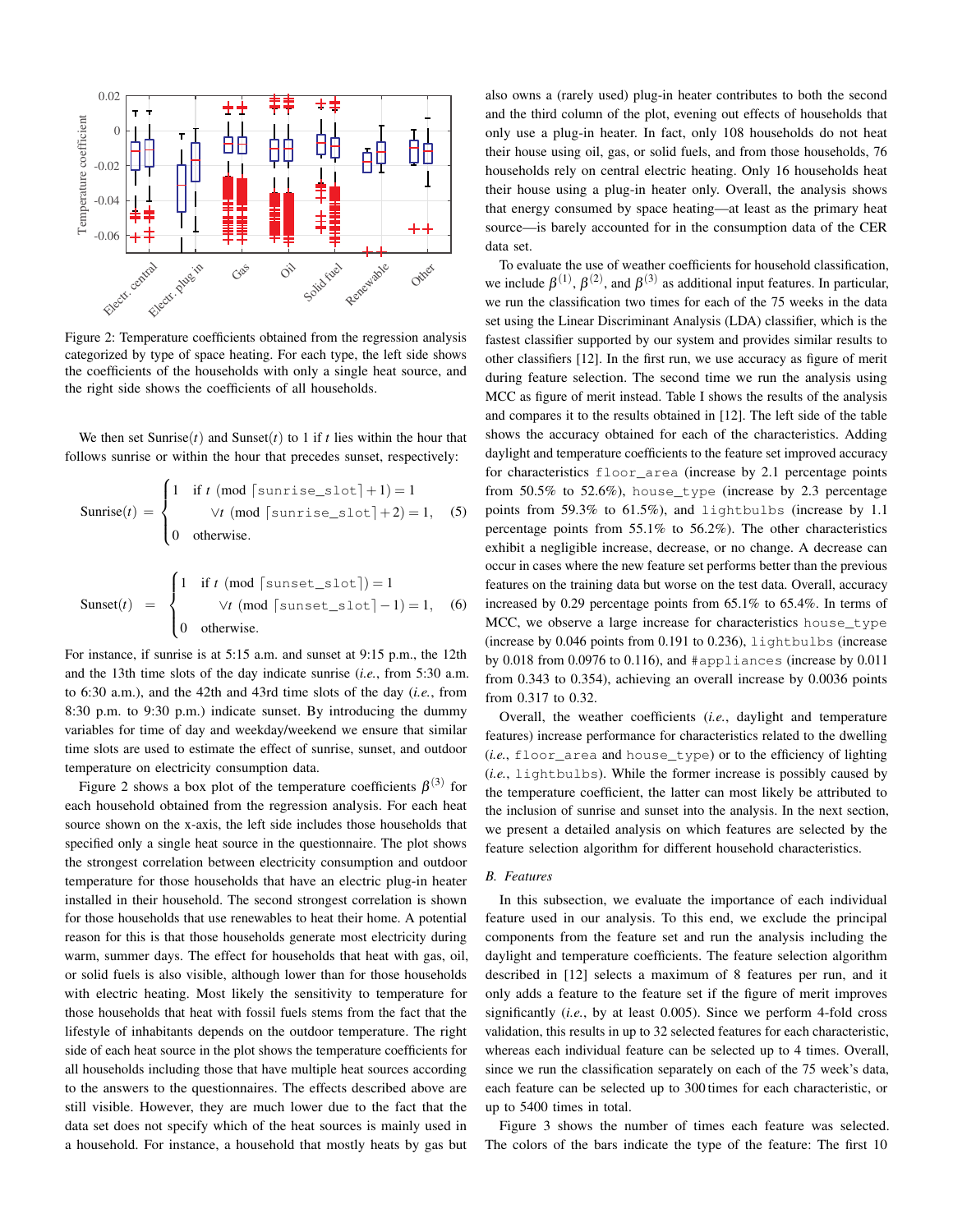|                |                             |                          | Accuracy |           |                | <b>MCC</b> |           |               |
|----------------|-----------------------------|--------------------------|----------|-----------|----------------|------------|-----------|---------------|
| Characteristic | <b>Description</b>          | <b>Classes</b>           | Original | + Weather | <b>Change</b>  | Original   | + Weather | <b>Change</b> |
| single         | Single                      | Single, No single        | 82%      | 81.8%     | $-0.15$        | 0.495      | 0.503     | $+0.0077$     |
| all_employed   | All adults work for pay     | Yes, $No$ }              | 78.6%    | 78.6%     | $\Omega$       | 0.324      | 0.313     | $-0.011$      |
| unoccupied     | Is the house unoccupied for | Yes, $No$ }              | 76.4%    | 76.4%     | $-0.025$       | 0.376      | 0.38      | $+0.0039$     |
|                | more than 6 hours per day?  |                          |          |           |                |            |           |               |
| family         | Family                      | Family, No family }      | 73.7%    | 73.5%     | $-0.22$        | 0.419      | 0.415     | $-0.0043$     |
| children       | Children                    | Yes, $No$ }              | 72.8%    | 72.5%     | $-0.35$        | 0.408      | 0.407     | $-0.0015$     |
| cooking        | Type of cooking facility    | Electrical, Not electr.} | 71.2%    | 71.2%     | $\overline{0}$ | 0.286      | 0.29      | $+0.0041$     |
| retirement     | Retirement status of chief  | Retired, Not retired     | 73.5%    | 73.8%     | $\Omega$       | 0.43       | 0.427     | $-0.0036$     |
|                | income earner (CIE)         |                          |          |           |                |            |           |               |
| #residents     | Number of residents         | Few, Many                | 75.5%    | 75.3%     | $-0.2$         | 0.508      | 0.513     | $+0.0045$     |
| employment     | Employment of CIE           | Employed, Not empl.}     | 72.3%    | 72.2%     | $-0.12$        | 0.436      | 0.443     | $+0.0079$     |
| floor area     | Floor area                  | Small, Medium, Big}      | 50.5%    | 52.6%     | $+2.1$         | 0.205      | 0.197     | $-0.0085$     |
| age_person     | Age of CIE                  | Young, Medium, High      | 58.6%    | 59.3%     | $\overline{0}$ | 0.295      | 0.297     | $+0.0018$     |
| age_house      | Age of building             | Old, New?                | 63.7%    | 63.9%     | $\Omega$       | 0.278      | 0.277     | $-0.0014$     |
| house_type     | Type of house               | Free, Connected}         | 59.3%    | 61.5%     | $+2.3$         | 0.191      | 0.236     | $+0.046$      |
| income         | Yearly household income     | Low, High                | 61.1%    | 60.5%     | $-0.54$        | 0.229      | 0.214     | $-0.015$      |
| lightbulbs     | Proportion of energy-       | [Few, Many]              | 55.1%    | 56.2%     | $+1.1$         | 0.0976     | 0.116     | $+0.018$      |
|                | efficient light bulbs       |                          |          |           |                |            |           |               |
| social class   | Social class of CIE         | ${A/B, C1/C2, D/E}$      | 52.9%    | 52.9%     | $\overline{0}$ | 0.225      | 0.227     | $+0.0016$     |
| #appliances    | Number of appliances        | Low, Medium, High}       | 55.7%    | 56.2%     | $\Omega$       | 0.343      | 0.354     | $+0.011$      |
| #bedrooms      | Number of bedrooms          | $\{1-2, 3, 4, 3\}$       | 38.7%    | 38.4%     | $-0.27$        | 0.151      | 0.155     | $+0.0039$     |
| Mean           |                             |                          | 65.1%    | 65.4%     | $+0.29$        | 0.317      | 0.32      | $+0.0036$     |

Table I: Results obtained by classifying 4231 households using the original features [12] and the new features including daylight and temperature coefficients ("+ Weather"). Column 3 shows the classes for each characteristic. A detailed specification of each class is provided in [12].

features (blue bars) represent consumption figures, the next 7 features (orange bars) consumption ratios, the next 4 features (yellow bars) temporal properties, the next 4 features (purple bars) statistical properties and ultimately, the last 3 features (green bars) represent the weather coefficients introduced in this paper. For space reasons, we only present the results obtained using accuracy as figure of merit. The results obtained using MCC are very similar. The black, dotted line indicates the median value. The plot shows that the features that represent average consumption data are roughly equally distributed. Exceptions are features c\_evening and c\_min, which have been selected 1214 and 1261 times, respectively, and thus more often than the others. Similarly, the features that represent consumption ratios are roughly equally distributed, except r\_evening/noon, which was selected 1587 times. The feature that indicates if a household's consumption reaches 0.5 kW throughout a day was selected most often: in 2469 out of the 5400 classifications, t\_above\_0.5kw was selected by the feature selection algorithm. Ultimately, weather coefficients, in particular w\_sunset and w\_temperature, have been selected more often than many other features with 1552 and 1618 selections, respectively.

Overall, the features selected most often are two different consumption features representing the average and minimum consumption, a consumption ratio which divides the evening consumption by the noon consumption, the time period in which a household's consumption is above 0.5 kW, and weather coefficients (sunset and temperature). The statistical properties have been rarely selected by the feature selection algorithm.

In figure 4, we show the number of selections per feature for each household characteristic. The plot shows—for each feature and household characteristic—the number of times the particular feature has been selected indicated by the color of the particular segment. The total average consumption of a household (c\_total), for instance, plays a major role when classifying the characteristics related to the number of persons or appliances in the household (*i.e.*, #children, #residents, family, and #appliances). Consumption ratios are

often included into the feature set when classifying characteristics related to the occupancy of the house (*i.e.*, employment, retirement). Finally, weather-related features play an important role when classifying characteristics related to the number of appliances (*i.e.*, #appliances) or the dwelling (*i.e.*, #bedrooms, floor\_area, house\_type). For those characteristics with a relatively uneven distribution of samples per class (*i.e.*, age\_person, all\_employed, single, and unoccupied), using accuracy as figure of merit leads to the selection of only a few distinct features.

# *C. Data Granularity*

To evaluate the impact of smart meter data granularity on the performance of our household classification system, we transformed the data to obtain *30-minute data* (no averages), *60-minute data* (averages of two consecutive readings) and *daily data* (averages of 48 consecutive readings). For both 60-minute data and daily data we adapted the features accordingly. The former case only requires recomputing the existing features on the new data. For the daily data, however, many of the features such as the consumption ratios (except r\_weekday/weekend) and statistical features (*e.g.*, variance and cross-correlation) must be omitted. To compute the sensitivity of each household to outdoor temperature and daylight given 60-minute data, we performed the regression analysis as described before except that we also aggregated the temperature readings accordingly. In the case of daily data, we omitted the daylight features and computed temperature sensitivity based on daily electricity consumption and temperature data. Using these modified feature sets, we performed the analysis as described above, using 75 weeks of data and both accuracy and MCC independently as figure of merit during feature selection.

Figure 5 shows the results obtained when using accuracy as figure of merit. Each set of bars illustrates the accuracy obtained when running the classification on 30-minute data (left bar), 60-minute data (center bar), and daily data (right bar). The plot shows that the difference between 30 minute data and 60-minute data is negligible. On average, accuracy is 0.3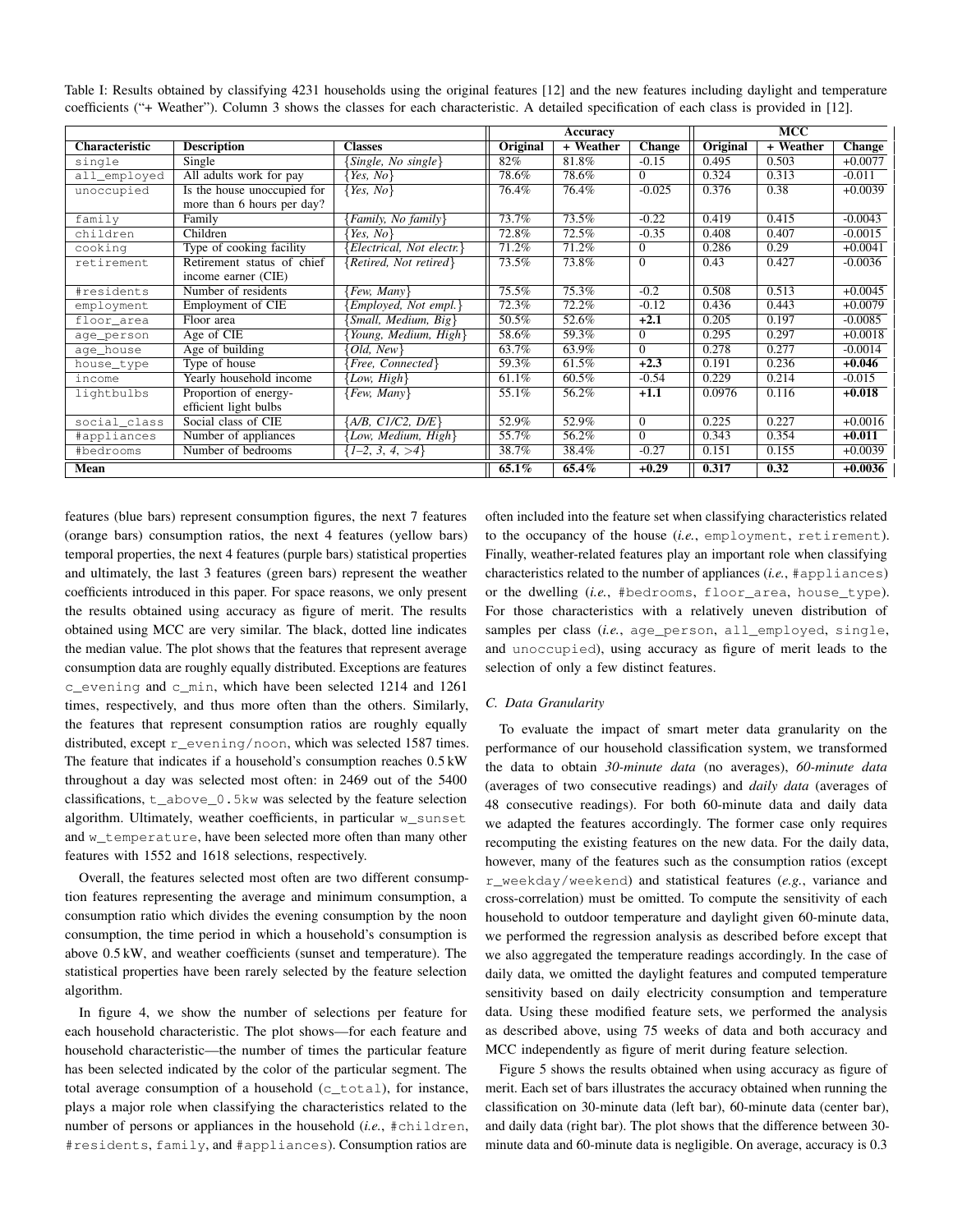

Figure 3: Number of times each feature has been selected by the feature selection algorithm (figure of merit: Accuracy).



Figure 4: Number of times each feature has been selected by the feature selection algorithm for each characteristic (figure of merit: accuracy).

percentage points higher when 30-minute data is available. However, for some of the characteristics, classification using 60-minute data shows slightly better results. While this seems counterintuitive, a possible explanation is that different features are selected during training, which can result in a better performance on the test set. Comparing the results obtained on 30-minute data with the results obtained when classifying on daily data shows that the accuracy using 30-minute data is much higher (*i.e.*, 6.6 percentage points on average). This is in particular visible for characteristics that make use of consumption ratios: Classifying characteristics all\_employed, unoccupied, retirement, and employment shows a difference of 14.9, 14.1, 12.0, and 11.8 percentage points, respectively. Characteristics #appliances and #residents, however, correlate stronger with the overall electricity consumption, which is indicated by a relatively low difference between 30-minute data and daily data with 1.3 and 1.4 percentage points, respectively. Overall, the analysis shows that in practical settings, capturing data at daily granularity is not sufficient, while the additional overhead in collecting 30-minute data instead of 60-minute data does not pay off.

### **III. RELATED WORK**

A popular line of research in smart meter data analytics consists of disaggregating the consumption of individual appliances from a household's aggregate electricity consumption [19]. This approach called non-intrusive load monitoring (NILM) allows to provide automated energy-saving recommendations and is considered the "holy grail of energy efficiency" [20]. However, NILM requires consumption data in the order of 1 Hz or multiple kilohertz.

Approaches that focus on the analysis of more coarse-grained electricity consumption data often aim at different types of customer segmentation: Kwac *et al.* for instance analyze the lifestyle of customers based on their electricity consumption in order to optimize demand side management programs [21]. In [13], Albert *et al.* perform an approach similar to ours as they infer household characteristics from smart meter data. In contrast to the approach described in this paper, the authors even out the effect of weather on the consumption data and compute features on the residuals. Also, the data set used to evaluate their approach is significantly smaller than ours. Other approaches that investigate the correlation between electricity consumption and household characteristics are performed by Kavousian *et al.* [17], [22] and by McLoughlin *et al.* [23]. However, in contrast to our approach, they do not aim at inferring household characteristics from consumption data.

An important aspect in the context of smart meter data analytics is privacy. In general, it is important to inform the users on what happens to their data and find a balance between privacy concerns and legitimate applications [24]. Other approaches even aim at hindering applications such as the ones provided in this paper, for instance by using a battery to "obfuscate" a household's consumption data [25].

# IV. CONCLUSION

With the advent of smart metering, inferring household characteristics from electricity consumption data becomes an important tool for utilities to offer personalized energy efficiency programs at large scale. In this paper, we show how to improve household classification by including outdoor temperature and daylight coefficients into the analysis. The results show a performance increase for certain characteristics. This pays off in practice provided that the number of customers is large and these parameters can be extracted for free from public resources. We further provide an in-depth feature analysis, in which we identify the features that are particularly relevant for our household classification system. Finally, we show that in order to infer household characteristics from smart meter data, collecting 30-minute data or 60-minute data is a necessity. In our study, performance on such data is on average 6.6 percentage points better than the results obtained when inferring household characteristics from daily data.